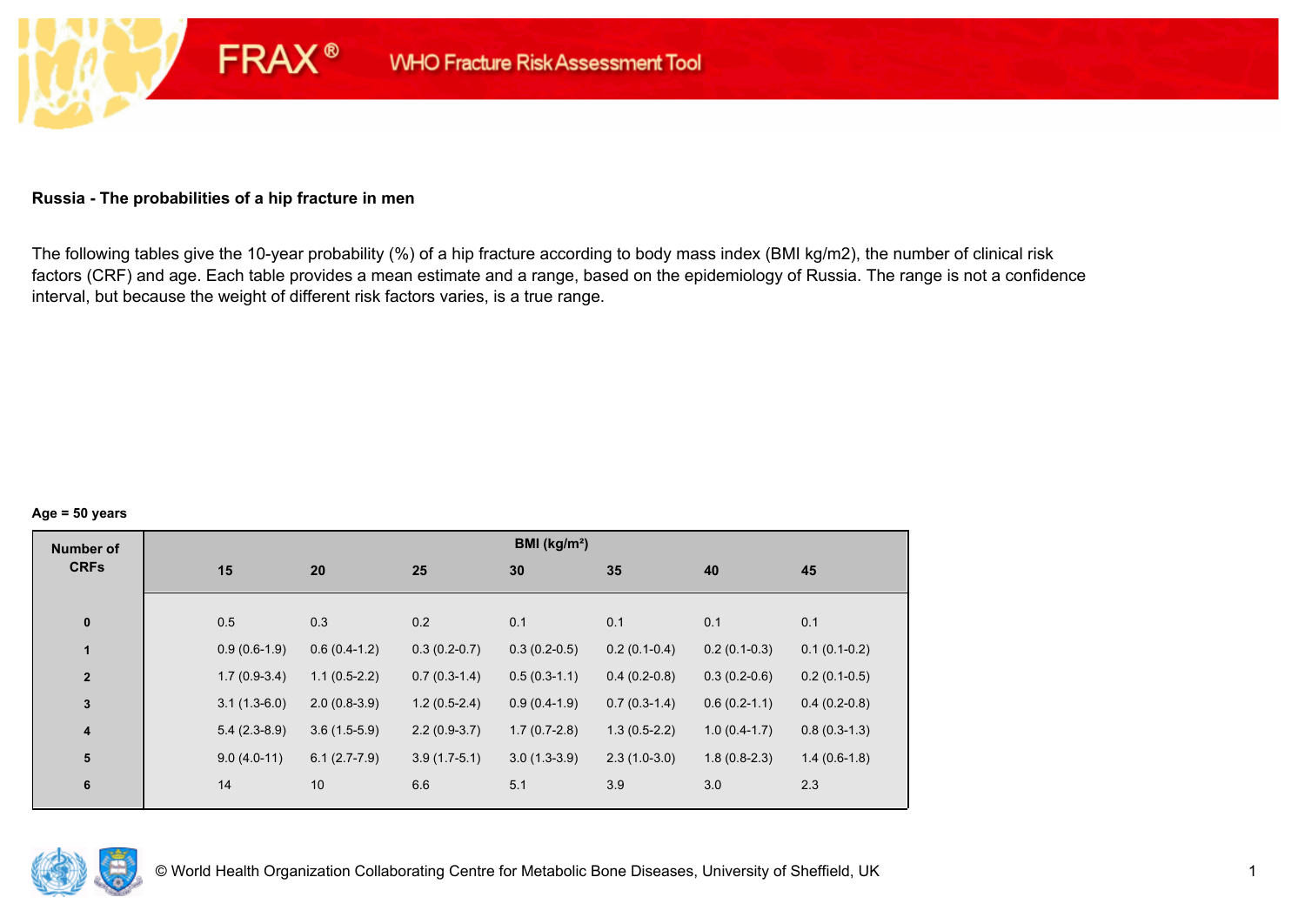**FRAX®** 

# **Age = 55 years**

| <b>Number of</b>        |                |                |                | BMI ( $kg/m2$ ) |                |                |                |
|-------------------------|----------------|----------------|----------------|-----------------|----------------|----------------|----------------|
| <b>CRFs</b>             | 15             | 20             | 25             | 30              | 35             | 40             | 45             |
|                         |                |                |                |                 |                |                |                |
| $\bf{0}$                | 0.6            | 0.4            | 0.2            | 0.2             | 0.1            | 0.1            | 0.1            |
| 1                       | $1.2(0.9-2.2)$ | $0.8(0.5-1.4)$ | $0.5(0.3-0.8)$ | $0.4(0.3-0.6)$  | $0.3(0.2-0.5)$ | $0.2(0.2-0.4)$ | $0.2(0.1-0.3)$ |
| $\overline{2}$          | $2.1(1.1-3.8)$ | $1.4(0.7-2.6)$ | $0.9(0.5-1.6)$ | $0.7(0.4-1.3)$  | $0.5(0.3-1.0)$ | $0.4(0.2-0.7)$ | $0.3(0.2-0.6)$ |
| $\mathbf 3$             | $3.7(1.7-6.6)$ | $2.4(1.1-4.5)$ | $1.5(0.7-2.9)$ | $1.2(0.5-2.2)$  | $0.9(0.4-1.7)$ | $0.7(0.3-1.3)$ | $0.5(0.2-1.0)$ |
| $\overline{\mathbf{4}}$ | $6.1(2.9-9.8)$ | $4.2(2.0-6.8)$ | $2.7(1.2-4.3)$ | $2.1(0.9-3.3)$  | $1.6(0.7-2.6)$ | $1.2(0.6-2.0)$ | $0.9(0.4-1.5)$ |
| ${\bf 5}$               | $9.9(5.0-13)$  | $7.0(3.6-8.8)$ | $4.6(2.3-5.9)$ | $3.5(1.8-4.6)$  | $2.7(1.4-3.5)$ | $2.1(1.0-2.7)$ | $1.6(0.8-2.1)$ |
| 6                       | 16             | 11             | 7.7            | 5.9             | 4.6            | 3.5            | 2.7            |
|                         |                |                |                |                 |                |                |                |

## **Age = 60 years**

| <b>Number of</b> |                |                |                | BMI ( $kg/m2$ ) |                |                |                |
|------------------|----------------|----------------|----------------|-----------------|----------------|----------------|----------------|
| <b>CRFs</b>      | 15             | 20             | 25             | 30              | 35             | 40             | 45             |
| $\pmb{0}$        | 0.8            | 0.5            | 0.3            | 0.3             | 0.2            | 0.2            | 0.1            |
| $\mathbf{1}$     | $1.4(1.1-2.4)$ | $1.0(0.7-1.6)$ | $0.6(0.4-1.0)$ | $0.5(0.3-0.8)$  | $0.4(0.3-0.6)$ | $0.3(0.2-0.4)$ | $0.2(0.2-0.3)$ |
| $\overline{2}$   | $2.4(1.4-4.1)$ | $1.7(1.0-2.8)$ | $1.1(0.6-1.9)$ | $0.8(0.5-1.4)$  | $0.6(0.4-1.1)$ | $0.5(0.3-0.8)$ | $0.4(0.2-0.6)$ |
| 3                | $4.0(2.1-6.8)$ | $2.8(1.5-4.9)$ | $1.8(0.9-3.2)$ | $1.4(0.7-2.5)$  | $1.1(0.5-1.9)$ | $0.8(0.4-1.5)$ | $0.6(0.3-1.1)$ |
| 4                | $6.5(3.4-10)$  | $4.7(2.5-7.3)$ | $3.1(1.6-4.9)$ | $2.4(1.3-3.8)$  | $1.8(1.0-2.9)$ | $1.4(0.7-2.2)$ | $1.1(0.6-1.7)$ |
| ${\bf 5}$        | $10(5.9-13)$   | $7.6(4.4-9.5)$ | $5.2(3.0-6.5)$ | $4.0(2.3-5.0)$  | $3.1(1.8-3.8)$ | $2.3(1.3-2.9)$ | $1.8(1.0-2.2)$ |
| 6                | $16\,$         | 12             | 8.5            | 6.5             | 5.0            | 3.8            | 2.9            |

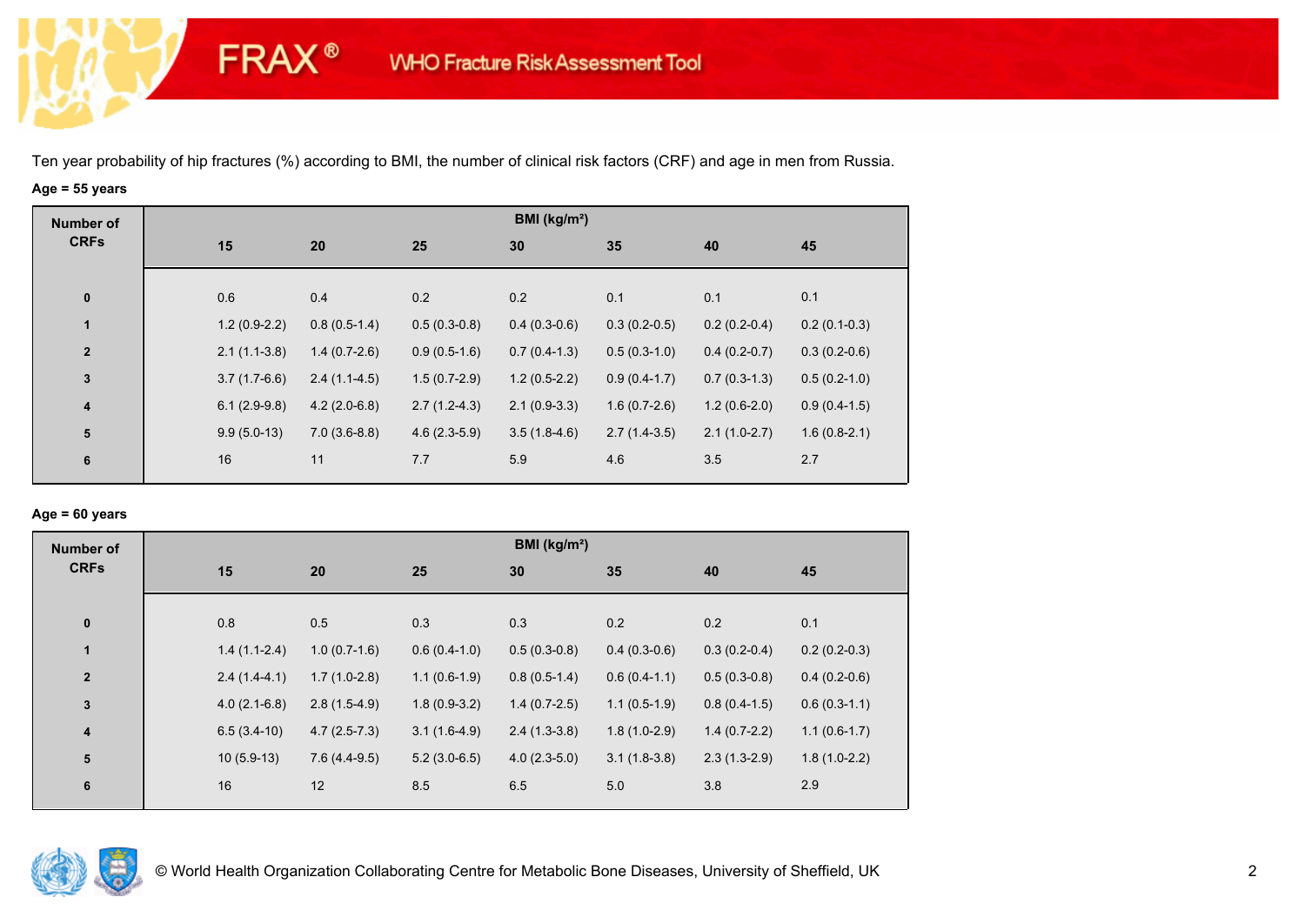**FRAX®** 

# **Age = 65 years**

| <b>Number of</b> |                |                |                | BMI ( $kg/m2$ ) |                |                |                |
|------------------|----------------|----------------|----------------|-----------------|----------------|----------------|----------------|
| <b>CRFs</b>      | 15             | 20             | 25             | 30              | 35             | 40             | 45             |
|                  |                |                |                |                 |                |                |                |
| $\pmb{0}$        | 1.1            | 0.8            | 0.5            | 0.4             | 0.3            | 0.2            | 0.2            |
| 1                | $1.8(1.4-2.8)$ | $1.3(1.0-1.9)$ | $0.9(0.7-1.3)$ | $0.7(0.5-1.0)$  | $0.5(0.4-0.7)$ | $0.4(0.3-0.6)$ | $0.3(0.2-0.4)$ |
| $\overline{2}$   | $3.0(1.8-4.8)$ | $2.2(1.3-3.4)$ | $1.5(0.9-2.3)$ | $1.1(0.7-1.8)$  | $0.9(0.5-1.3)$ | $0.7(0.4-1.0)$ | $0.5(0.3-0.8)$ |
| $\mathbf 3$      | $4.7(2.7-7.4)$ | $3.5(2.0-5.7)$ | $2.4(1.4-4.0)$ | $1.9(1.1-3.1)$  | $1.4(0.8-2.4)$ | $1.1(0.6-1.8)$ | $0.8(0.5-1.4)$ |
| $\boldsymbol{4}$ | $7.2(4.1-11)$  | $5.6(3.3-8.5)$ | $4.0(2.4-6.1)$ | $3.0(1.8-4.7)$  | $2.3(1.4-3.6)$ | $1.8(1.1-2.7)$ | $1.3(0.8-2.1)$ |
| 5                | $11(7.1-14)$   | $8.7(5.7-11)$  | $6.4(4.2-7.9)$ | $4.9(3.2-6.1)$  | $3.7(2.4-4.6)$ | $2.8(1.8-3.5)$ | $2.2(1.4-2.7)$ |
| 6                | 16             | 13             | 10             | 7.7             | 5.9            | 4.5            | 3.4            |

## **Age = 70 years**

| <b>Number of</b>        |                |                |                | BMI (kg/m <sup>2</sup> ) |                |                |                |
|-------------------------|----------------|----------------|----------------|--------------------------|----------------|----------------|----------------|
| <b>CRFs</b>             | 15             | 20             | 25             | 30                       | 35             | 40             | 45             |
|                         |                |                |                |                          |                |                |                |
| $\pmb{0}$               | 1.7            | 1.3            | 0.9            | 0.7                      | 0.5            | 0.4            | 0.3            |
| 1                       | $2.9(2.0-3.6)$ | $2.2(1.6-2.7)$ | $1.5(1.1-1.8)$ | $1.2(0.9-1.4)$           | $0.9(0.7-1.1)$ | $0.7(0.5-0.8)$ | $0.5(0.4-0.6)$ |
| $\overline{2}$          | $4.7(2.9-7.3)$ | $3.7(2.4-5.6)$ | $2.6(1.7-3.9)$ | $2.0(1.3-3.0)$           | $1.5(1.0-2.3)$ | $1.2(0.7-1.7)$ | $0.9(0.6-1.3)$ |
| 3                       | $7.7(4.4-12)$  | $6.2(3.7-9.5)$ | $4.6(2.9-6.7)$ | $3.5(2.2-5.1)$           | $2.6(1.6-3.9)$ | $2.0(1.2-3.0)$ | $1.5(0.9-2.3)$ |
| $\overline{\mathbf{4}}$ | $12(7.5-18)$   | $10(6.3-15)$   | $7.7(5.0-11)$  | $5.9(3.8-8.6)$           | $4.5(2.8-6.6)$ | $3.4(2.1-5.1)$ | $2.6(1.6-3.8)$ |
| 5                       | 18 (15-24)     | $16(13-21)$    | $12(10-16)$    | $9.6(7.7-13)$            | $7.4(5.9-9.8)$ | $5.6(4.5-7.6)$ | $4.3(3.4-5.8)$ |
| 6                       | 26             | 23             | 20             | 15                       | 12             | 9.2            | 7.0            |

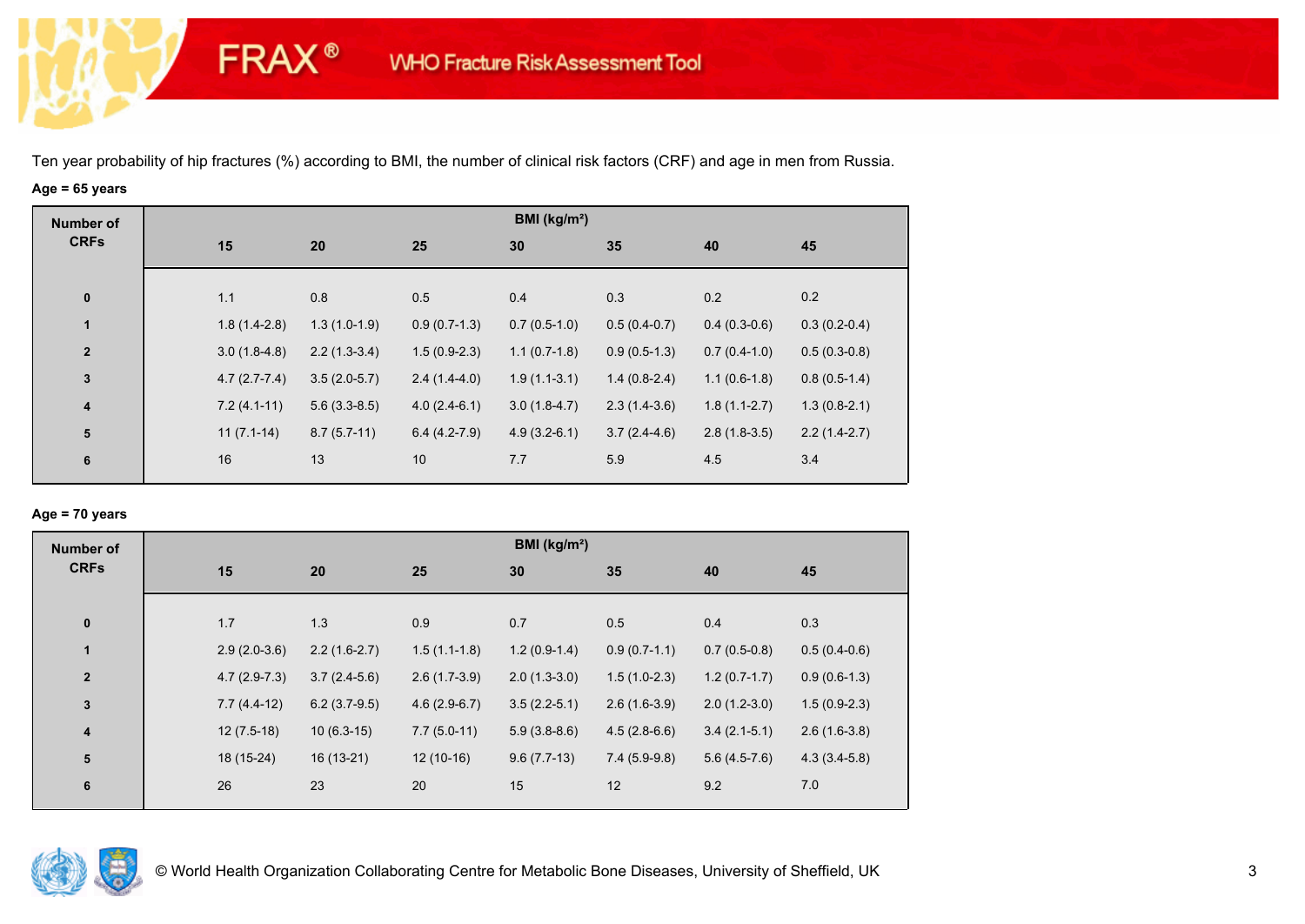**FRAX®** 

# **Age = 75 years**

| <b>Number of</b>        |                |                |                | BMI (kg/m <sup>2</sup> ) |                |                |                |
|-------------------------|----------------|----------------|----------------|--------------------------|----------------|----------------|----------------|
| <b>CRFs</b>             | 15             | 20             | 25             | 30                       | 35             | 40             | 45             |
|                         |                |                |                |                          |                |                |                |
| $\pmb{0}$               | 2.6            | 2.0            | 1.5            | 1.1                      | 0.8            | 0.6            | 0.5            |
| 1                       | $4.7(3.0-8.4)$ | $3.7(2.4-6.8)$ | $2.8(1.9-5.0)$ | $2.1(1.4-3.8)$           | $1.6(1.1-2.9)$ | $1.2(0.8-2.2)$ | $0.9(0.6-1.7)$ |
| $\mathbf{2}$            | $8.0(4.2-14)$  | $6.6(3.6-12)$  | $5.1(2.8-8.8)$ | $3.9(2.1-6.8)$           | $2.9(1.6-5.2)$ | $2.2(1.2-4.0)$ | $1.7(0.9-3.0)$ |
| $\mathbf 3$             | $13(6.3-23)$   | $11(5.4-19)$   | $8.9(4.4-15)$  | $6.8(3.3-12)$            | $5.2(2.5-8.9)$ | $4.0(1.9-6.8)$ | $3.0(1.4-5.2)$ |
| 4                       | $20(11-31)$    | $18(9.1-27)$   | $15(7.6-22)$   | $12(5.8-18)$             | $8.9(4.4-14)$  | $6.8(3.3-11)$  | $5.2(2.5-8.2)$ |
| $\overline{\mathbf{5}}$ | $30(18-38)$    | 27 (15-35)     | $23(13-31)$    | 18 (10-25)               | $15(7.7-20)$   | $11(5.8-15)$   | $8.7(4.4-12)$  |
| 6                       | 41             | 38             | 34             | 28                       | 22             | 18             | 14             |
|                         |                |                |                |                          |                |                |                |

## **Age = 80 years**

| <b>Number of</b> |    |               |               |                | BMI ( $kg/m2$ ) |                |                |                  |
|------------------|----|---------------|---------------|----------------|-----------------|----------------|----------------|------------------|
| <b>CRFs</b>      |    | 15            | 20            | 25             | 30              | 35             | 40             | 45               |
|                  |    |               |               |                |                 |                |                |                  |
| $\pmb{0}$        |    | 3.9           | 3.2           | 2.4            | 1.8             | 1.4            | 1.0            | 0.8              |
| $\mathbf{1}$     |    | $6.7(4.4-12)$ | $5.6(3.7-10)$ | $4.4(3.0-8.0)$ | $3.3(2.2-6.1)$  | $2.5(1.7-4.7)$ | $1.9(1.3-3.5)$ | $1.4(0.9-2.7)$   |
| $\mathbf{2}$     |    | $11(6.2-20)$  | $9.4(5.3-17)$ | $7.6(4.5-13)$  | $5.8(3.4-10)$   | $4.4(2.5-8.0)$ | $3.4(1.9-6.1)$ | $2.5(1.4-4.7)$   |
| 3                |    | $17(9.1-27)$  | $15(7.9-24)$  | $13(6.7-20)$   | $9.7(5.1-16)$   | $7.5(3.8-12)$  | $5.7(2.9-9.3)$ | $4.3(2.1 - 7.1)$ |
| 4                |    | $25(13-36)$   | $23(12-32)$   | 20 (10-28)     | $15(7.7-22)$    | $12(5.8-18)$   | $9.3(4.4-14)$  | $7.1(3.3-11)$    |
| ${\bf 5}$        |    | $35(21-44)$   | 32 (19-40)    | 29 (16-37)     | $23(13-30)$     | 19 (9.8-25)    | $15(7.5-20)$   | $11(5.7-15)$     |
| 6                | 46 |               | 43            | 40             | 33              | 27             | 22             | 17               |
|                  |    |               |               |                |                 |                |                |                  |